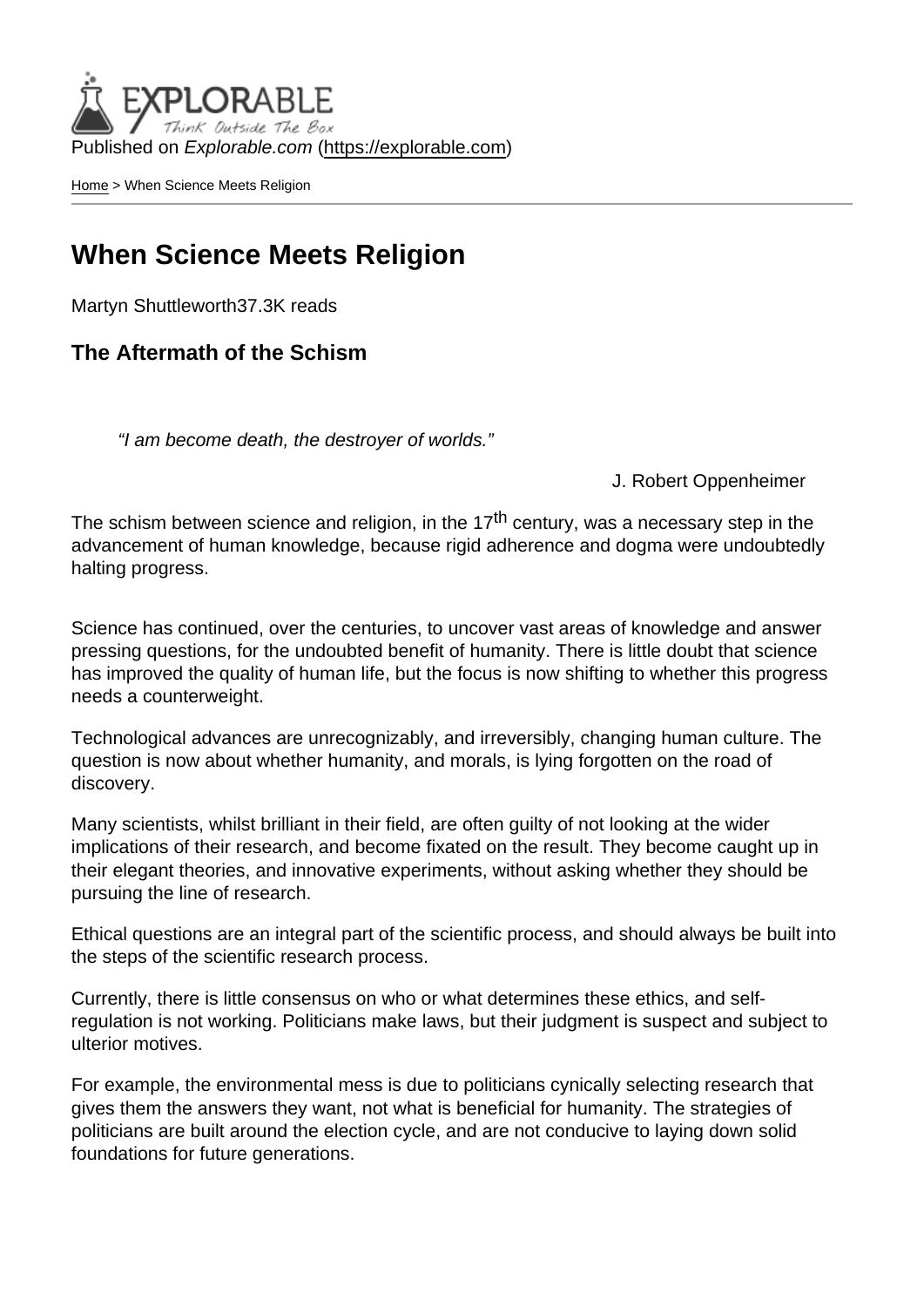# The Ethical Codes Regulating Science

Science has always faced questions about [ethics](https://explorable.com/ethics-in-research) [1] and morality, during the experimental [design process](https://explorable.com/design-of-experiment) [2], and also in determining how the results are used.

The [Tuskegee Syphilis Experiment](https://explorable.com/tuskegee-syphilis-study) [3], where sufferers of the disease were denied treatment, in order to provide a control group, was very unethical and bordered upon murder. The exposure of servicemen to the unknown health effects of radiation was extremely immoral.

Modern science does display a better sense of internal morality. Mental suffering is now regarded as unethical, with the [Asch experiment](https://explorable.com/asch-experiment) [4], where subjects were subjected to intense emotional effects would not be permitted in modern science.

Science is now governed by strict protocol, and layers of legislation, dictating procedure and protecting the rights of the individual.

For example, in a medical test where a placebo [control group](https://explorable.com/scientific-control-group)  $[5]$  is used, if the medicine appears to be helping, the experiment is terminated and all patients are given the drug. These protocols are admirable, but are rarely used in a wider, external sense.

The problems arise when we look at wider ethical concerns, governing the whole of humanity. Here we appear to be stuck in a mentality of 'Scientists know best.'

Whether an individual subscribes to concerns about stem cell research, Hadron particle colliders, or genetic manipulation, these are areas that affect the whole of humanity, and should be governed by collective responsibility.

In the same way that philosophy underlies the basic reasoning process governing the structure and [validity](https://explorable.com/validity-and-reliability)  $[6]$  of scientific research, religion should play a greater part in ethics. When using, lazily, the term religion, this should also encompass humanists and atheists, who can, and often do, express valid opinions based around a strong moral code.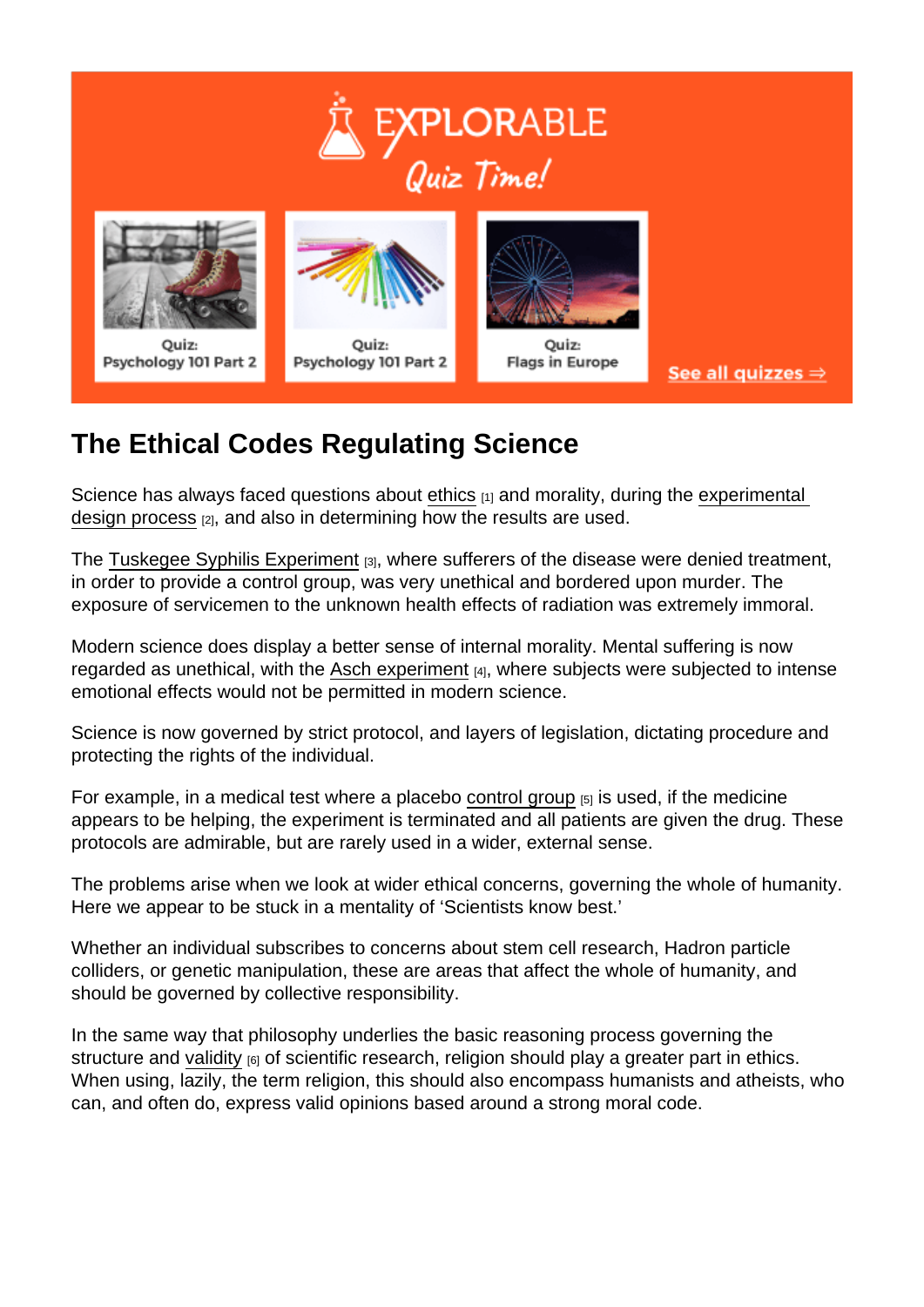# Religious and Scientific Extremism

This is not about fear of the unknown, but an insurmountable barrier across which there is little discussion. The lack of room for compromise is a breeding ground for extremism and intolerance, at both sides of the spectrum.

If scientists were more willing to address the genuinely ethical concerns, would the Intelligent Design argument have been allowed to fester for so long?

Religious fanatics spouting off narrow-minded and distorted views of the world are extremely dangerous, but so are scientists refusing to accept the possibility of a creator. Atheism is perfectly acceptable, but it is important not to fall into the same trap of believing that it is the only viable belief.

Ethical concerns are not solely the province of religion and those with or without faith have the right to express their views upon the subject, as long as they are reasoned, and well thought out.

Esteemed scientists stating that 'people who believe in God are idiots' are as intolerant as religious leaders ranting that those who do not subscribe to their restricted view of the world are evil, and deserve death and eternal damnation.

### The Power of Compromise

For too long, there has been little overlap between the two fields, and this contributes to extremism. The path surely lies somewhere in the middle, where religious bodies are able to question ethics, without being shouted down, and scientists are allowed to establish their theories without attacks from those who believe in the literal truth of ancient texts.

Science and religion have not always occupied mutually exclusive fields. The Age of Islam, from the 8th century to the 13th century, saw a period of great scientific advancement, sponsored by the controlling Theocracy.

Unfortunately, the aftermath of the schism, and the accusations of blasphemy caused by the [theory of evolution](https://explorable.com/biology-experiments)  $\overline{17}$  and [natural selection](https://explorable.com/darwins-finches)  $\overline{18}$  left scars, which need to be healed. This worked both ways, with great scientists such as George Carver Washington mocked by the scientific community for their religious beliefs.

The Intelligent Design debate is widening this rift, and religious extremists are striving to maintain distance between science and religion. Despite the view being held only by a vocal minority, the debate is capturing the public consciousness, and masking any constructive dialogue and discussion.

Despite the fringes of science and religion causing difficulties, there are signs that the uneasy co-existence is thawing. Many scientists are happy to proclaim their religious beliefs, and many religious organizations support real science, rather than trying to use it to support narrow beliefs.

Once the course of debate switches, and religions are allowed to air ethical concerns,